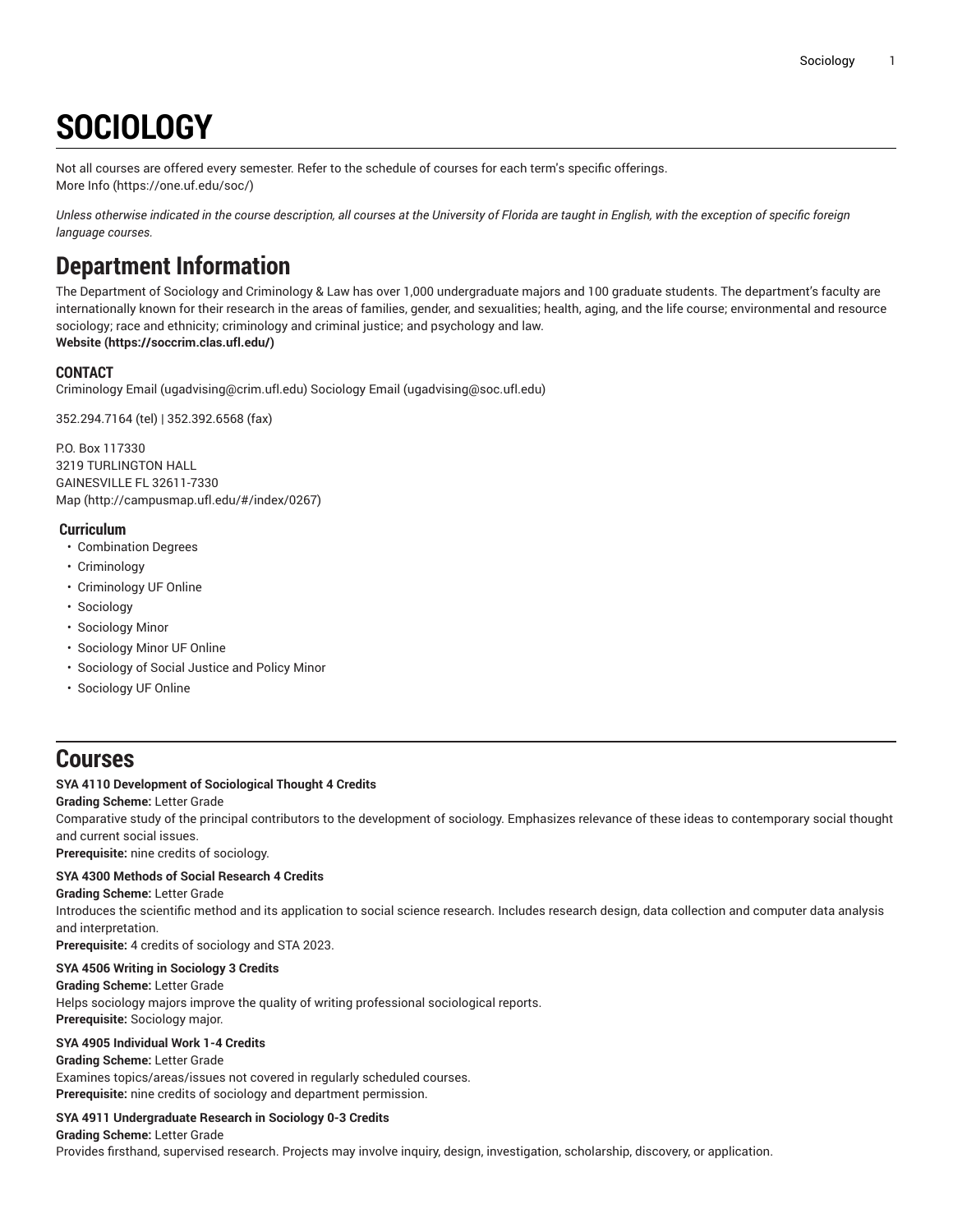# **SYA 4930 Special Study 3 Credits**

# **Grading Scheme:** Letter Grade

Various specialized topics/areas/issues not covered in regularly scheduled courses. **Prerequisite:** none

#### **SYA 4931 Department Honors in Sociology 3 Credits**

**Grading Scheme:** Letter Grade Department honors course.

# **SYA 4941 Internship in Applied Sociology 3 Credits**

**Grading Scheme:** Letter Grade

Supervised individual sociology practicum / internship in a social services organization. **Prerequisite:** six credits of sociology and department permission.

#### **SYD 3395 Sociology of Globalization 3 Credits**

#### **Grading Scheme:** Letter Grade

Examination of diverse forms of worldwide interconnection, including economic ties, political ties, and ecological ties. A study of how global interdependencies and inequalities link the fates of people around the planet and how "Globalization" is a form of political discourse that shapes policy-making and alters how lives are lived globally.

**Prerequisite:** SYG 2000.

# **SYD 3410 Urban Sociology 3 Credits**

# **Grading Scheme:** Letter Grade

The development of cities and their spatial and social structure. Critical problems and solutions. Integration of people in the social setting. Social implications of city planning. (S and N)

**Prerequisite:** SYG 2000 or department permission.

**Attributes:** General Education - International, General Education - Social Science

#### **SYD 3700 Sociology of Race and Racism in the U.S. 3 Credits**

#### **Grading Scheme:** Letter Grade

Sociological analysis of the structure, social processes, and efforts to construct race and racial inequality in the U.S. **Attributes:** General Education - Diversity, General Education - Social Science

#### **SYD 3805 Gender and Health 3 Credits**

#### **Grading Scheme:** Letter Grade

Examines gender differences and similarities in health and illness in the United States. Uses a broad focus on health and illness across the life course and integrates social and biomedical determinants of health.

#### **SYD 4020 Population 3 Credits**

# **Grading Scheme:** Letter Grade

Characteristics and trends in the populations of the contemporary world. Historical and current growth patterns related to resource conservation, food production and modernization in various regions of the world. (S and N)

**Attributes:** General Education - International, General Education - Social Science

# **SYD 4021 U.S. Population Issues 3 Credits**

#### **Grading Scheme:** Letter Grade

Introduces major issues related to U.S. population size, growth and composition. Covers historical and contemporary population issues and introduces basic demographic measures and sources of data.

#### **SYD 4510 Environment and Society 3 Credits**

**Grading Scheme:** Letter Grade Social foundations of environmental problems and social responses to environmental issues, including contestation, conflicts and movements.

#### **SYD 4701 Nationalism and Ethnicity in Europe 3 Credits**

**Grading Scheme:** Letter Grade

Comparative study of the roles played by nationalism and ethnic identity in modern Europe. (S and N) **Attributes:** General Education - International, General Education - Social Science

#### **SYD 4800 Sociology of Gender 3 Credits**

#### **Grading Scheme:** Letter Grade

Examines the social construction of gender in everyday life; how gender structures social institutions such as the economy and mass media; and how gender shapes the distribution of resources, power and privilege in ways that benefit men over women. (S and D) **Attributes:** General Education - Diversity, General Education - Social Science

#### **SYD 4808 Reproduction and Gender 3 Credits**

#### **Grading Scheme:** Letter Grade

Examines contemporary reproductive issues in the U.S. How culture and social structures shape the reproductive realm and how the social psychology of individuals' influence their reproductive experiences. (S and D)

**Attributes:** General Education - Diversity, General Education - Social Science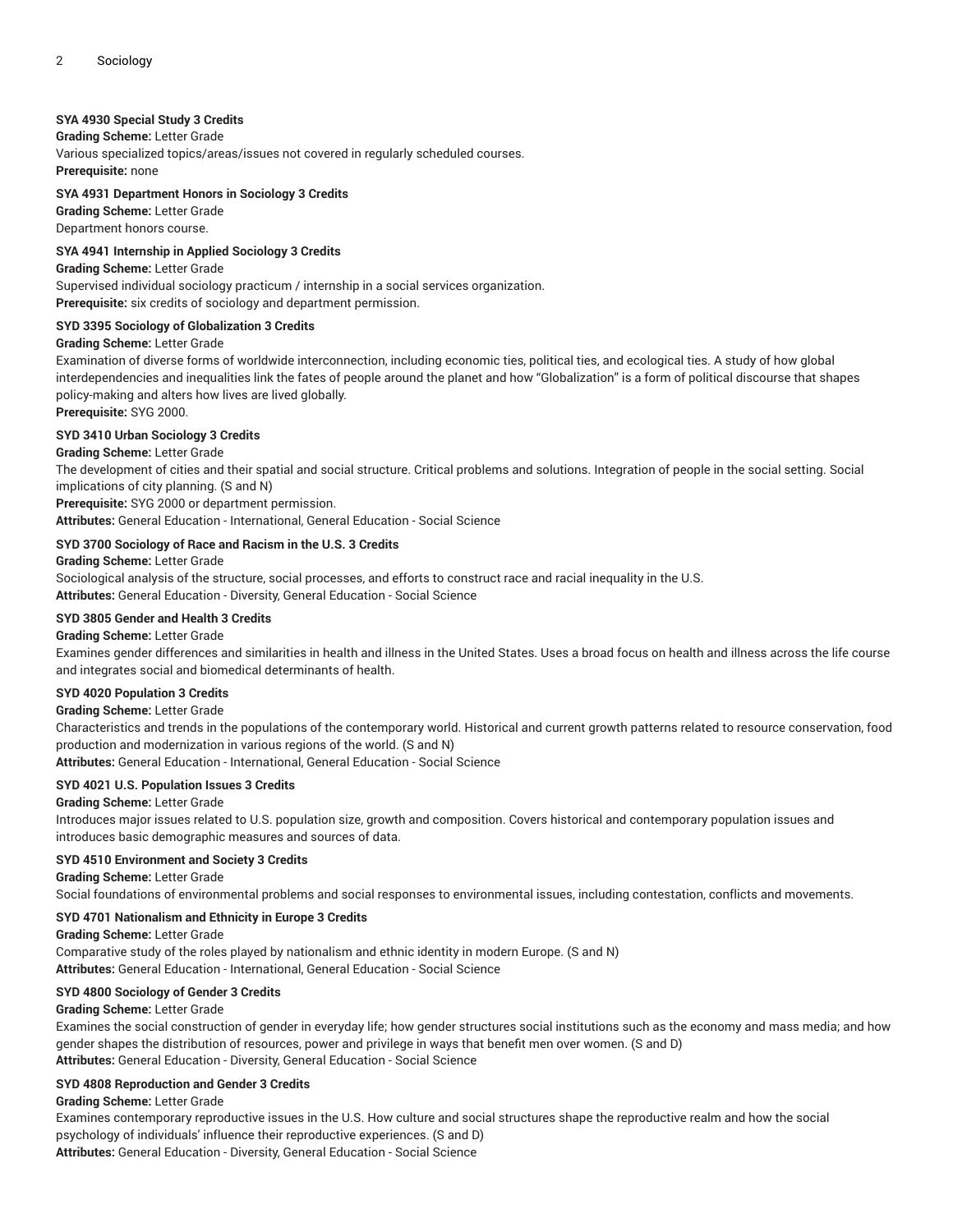# **SYD 4820 Men and Masculinities 3 Credits**

# **Grading Scheme:** Letter Grade

Focuses on issues related to traditional and emerging images of masculinity in the past, present and future. Emphasizes relationships between social forces and males' everyday life experiences across the life-span. (S and D)

**Attributes:** General Education - Diversity, General Education - Social Science

#### **SYG 2000 Principles of Sociology 3 Credits**

#### **Grading Scheme:** Letter Grade

Introduces sociology as a social science and analysis of American society. Culture, socialization, deviance, bureaucracy, population, urbanization, social stratification, minorities and other topics. (S)

**Attributes:** General Education - Social Science

#### **SYG 2010 Social Problems 3 Credits**

#### **Grading Scheme:** Letter Grade

The development, analysis and treatment of social problems. Crime, poverty, prejudice and discrimination, pollution and environmental despoliation, drug abuse and mental illness. Emphasizes factors in U.S. society that cause social problems. (S)

**Attributes:** General Education - Social Science

# **SYG 2430 Marriage and Family 3 Credits**

#### **Grading Scheme:** Letter Grade

Development of masculine and feminine roles. Recent changes in premarital interaction, such as dating, sexual involvement, coed dorm living, living together. Mutual adjustment and parenthood. Alternative family structures. (S and D) **Attributes:** General Education - Diversity, General Education - Social Science

#### **SYG 4956 Overseas Studies 1-18 Credits**

#### **Grading Scheme:** Letter Grade

Provides a mechanism by which coursework taken as part of an approved study abroad program can be recorded on the UF transcript and counted toward graduation.

**Prerequisite:** undergraduate advisor permission.

#### **SYO 3534 Poverty 3 Credits**

#### **Grading Scheme:** Letter Grade

The social, cultural, economic, political and psychological implications of being poor. Sources of poverty in the structure and operation of society and the consequences of poverty for society. Current and feasible policies for easing the problem in the contemporary United States with reference to its past and to other nations, both developed and underdeveloped.

**Prerequisite:** SYG 2000.

#### **SYO 4102 American Families 3 Credits**

# **Grading Scheme:** Letter Grade

The impact of rapid social changes upon families, including race, class and ethnic variations. The liberation of women and changing family roles. Alternative life styles and the futures of families.

**Prerequisite:** SYG 2000.

#### **SYO 4200 Sociology of Religion 3 Credits**

#### **Grading Scheme:** Letter Grade

The sociological perspective on religions, including religious ideologies and rituals. Social aspects of the religious and religious aspects of the social. Organized religions and religions. (S and N)

**Prerequisite:** SYG 2000.

**Attributes:** General Education - International, General Education - Social Science

# **SYO 4300 Political Sociology 3 Credits**

**Grading Scheme:** Letter Grade Applies sociological analysis to political themes in a comparative context. (S) **Prerequisite:** SYG 2000. **Attributes:** General Education - Social Science

#### **SYO 4400 Medical Sociology 3 Credits**

#### **Grading Scheme:** Letter Grade

Effects of group characteristics in the causation, amelioration and prevention of mental and physical illness and social influences in medical education, medical practice and hospital administration. **Prerequisite:** refer to the department.

# **SYO 4403 Sociol Envnmt Hlth 3 Credits**

**Grading Scheme:** Letter Grade